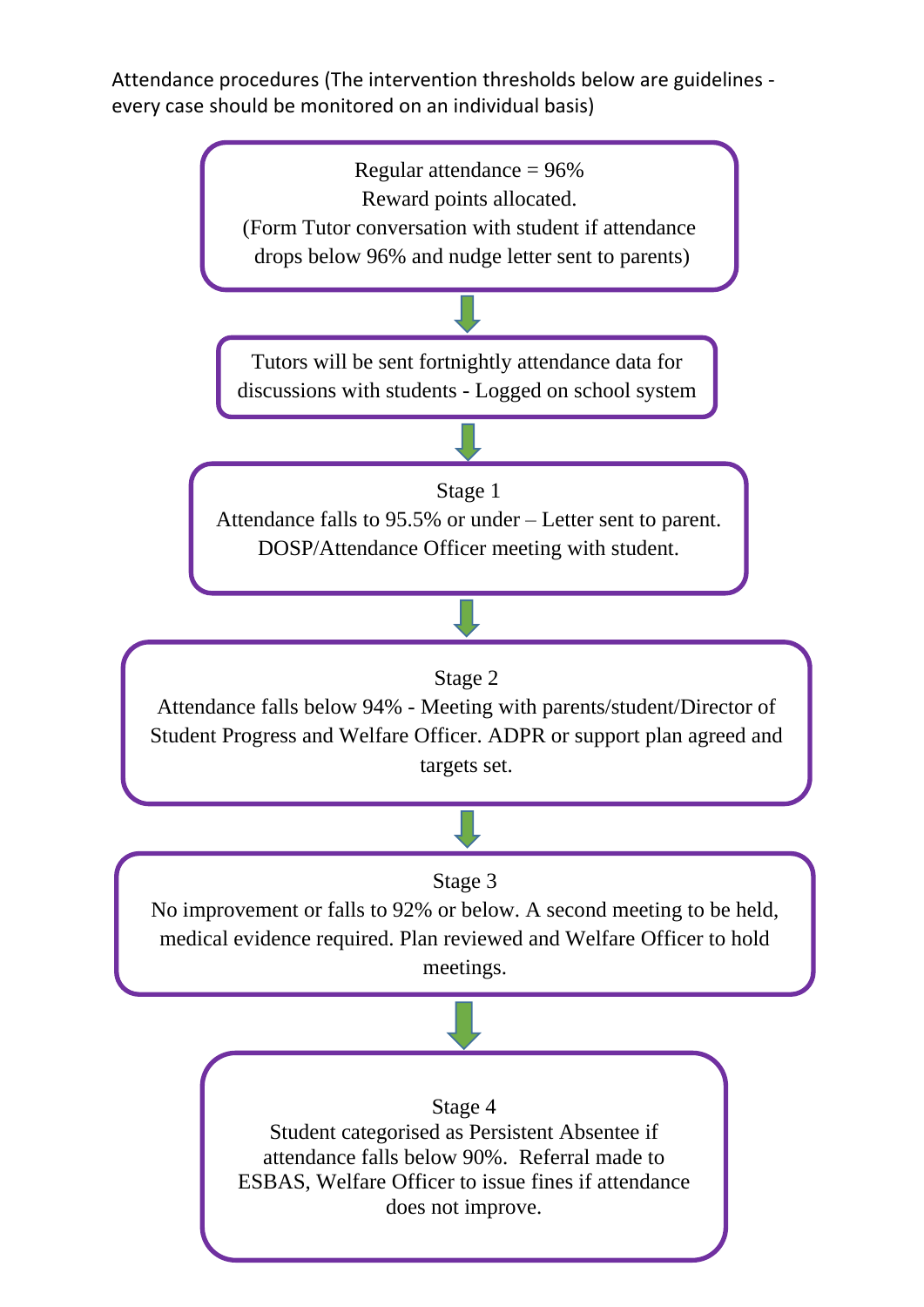## **Attendance Monitoring and Intervention Procedures**

|                                                                                                                                                                                                                                                                                                                                                                                                                                                                                                                                                                                                                                                                                                                                                                                                                                                                                                                                                                                                                                                                                                                                                                                                                     | <b>Person Responsible</b>     |
|---------------------------------------------------------------------------------------------------------------------------------------------------------------------------------------------------------------------------------------------------------------------------------------------------------------------------------------------------------------------------------------------------------------------------------------------------------------------------------------------------------------------------------------------------------------------------------------------------------------------------------------------------------------------------------------------------------------------------------------------------------------------------------------------------------------------------------------------------------------------------------------------------------------------------------------------------------------------------------------------------------------------------------------------------------------------------------------------------------------------------------------------------------------------------------------------------------------------|-------------------------------|
| <b>Action</b><br><b>Punctuality</b>                                                                                                                                                                                                                                                                                                                                                                                                                                                                                                                                                                                                                                                                                                                                                                                                                                                                                                                                                                                                                                                                                                                                                                                 |                               |
| Students late due to buses. Tutors will need to mark as present when they arrive<br>to lesson 1. Tutors will need to unlock their register and amend the mark to<br>present not late. I would advise tutors in advance to take a list of those in their<br>tutor group that do take the bus as we do not have this information anymore due<br>to bus passes no longer being issued.                                                                                                                                                                                                                                                                                                                                                                                                                                                                                                                                                                                                                                                                                                                                                                                                                                 | Tutor to sign students<br>in  |
| Late to lesson 1 but not on late gate. Tutors will need to email/contact the<br>parent and carry out a sanction (10 minutes at break/lunch), keeping the DOSP<br>informed (email) that this has taken place. This is the same as a late to lesson and<br>should be treated as such as mostly, parents have ensured they have got on site<br>by 8:30am. Continued lateness should result in an after school detention being<br>issued and carried out by the tutor/DOSP team. DOSP to monitor.                                                                                                                                                                                                                                                                                                                                                                                                                                                                                                                                                                                                                                                                                                                       | Tutors                        |
| Late gate. Students late after 8:30am with be identified on the late gate, the list<br>will be handed to Student Support and at 9am they will forward any amendments<br>to PSA's. PSA's will need to ensure these late marks are amended to show they<br>are late (L) but in doing this they will at least know that they have arrived to<br>school before making the calls home to parents for absences. Students Support<br>and the PSAs use the email or school comms to inform them on the day this<br>happens. This will be sanctioned by the DOSP. Monday late lunch<br>detentions. PSA will need to run a report on lates on a Friday and update the<br>spreadsheet. DOSP will run a late detention for 15 minutes on a Monday lunch<br>time from the previous week. Repeated lates should be transferred to an after<br>school detention if it's more than 2 in one week for 1 hour and tutors make a<br>welfare call home. This information will be displayed on bulletin boards/Power<br>Point to inform students they need to report to their DOSP.<br>Repeated late issues should then be addressed by the Tutor/ DOSPs and contact<br>made with the parent and a telephone or meeting held to address. | PSA/DOSP                      |
| Late after Close of registration<br>PSA/DOSP<br>Parents will be informed via letter/email by the PSA/DOSP. If poor punctuality<br>persists, parents are called for a meeting with the DOSP and could be liable for a<br>fixed penalty notice.<br>For students arriving after 9.20am they will receive a U code unless they have<br>medical evidence to support they had a medical appointment in which case they<br>will have a M code. Student Support will deal with students signing in and out<br>after 9.20am.                                                                                                                                                                                                                                                                                                                                                                                                                                                                                                                                                                                                                                                                                                 | PSA/DOSP                      |
| Punctuality audited during attendance meetings                                                                                                                                                                                                                                                                                                                                                                                                                                                                                                                                                                                                                                                                                                                                                                                                                                                                                                                                                                                                                                                                                                                                                                      | Assistant<br>Headteacher/DOSP |